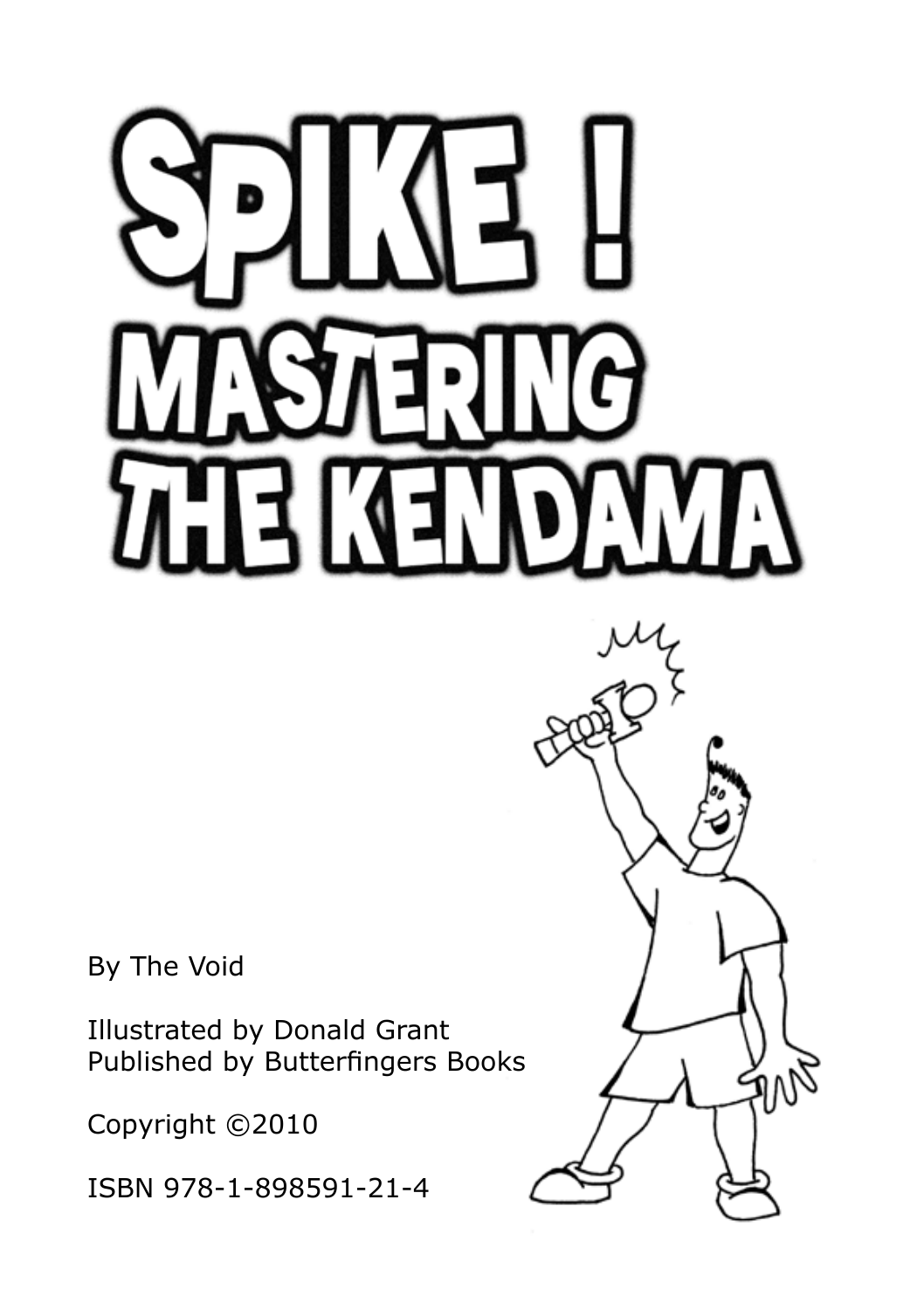# **Big Cup (Oozara /** 大皿**)**

Grip used: Pen grip



Start with your knees bent, and the ball hanging centrally. Straighten your legs sharply as you pull upwards to make the ball fly up to about chest height



Meet Spike. He'll be your kendama guide throughout the book.

As it rises, scoop the ken underneath and close to the ball, making sure the cross piece is vertical.



Bend your knees and lower your hand to make the catch.

### **\*Tip\***

Try to 'cushion' the catch, rather than letting the ball 'hit' the cup.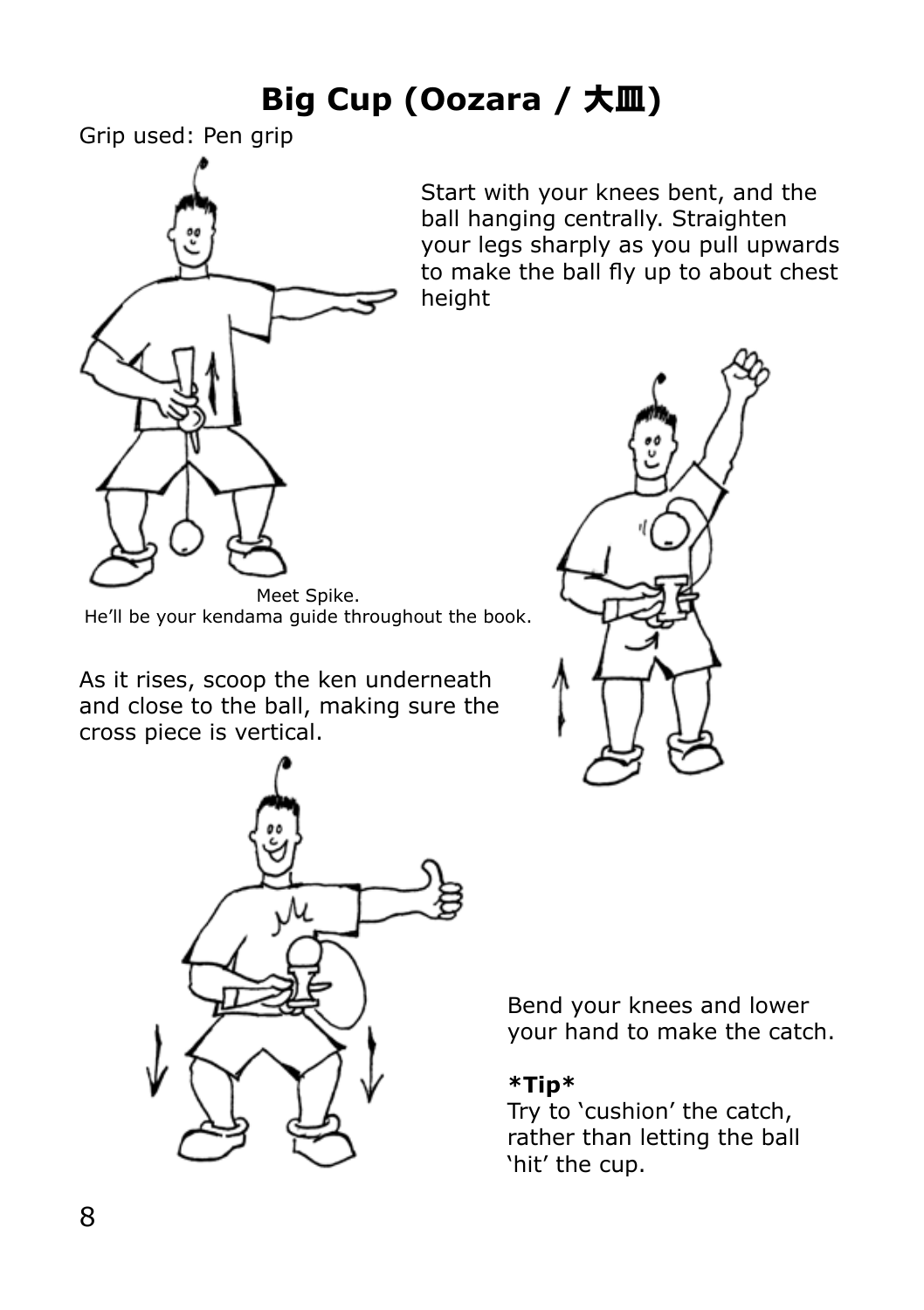# **Tap-back (Maeuchi /** 前打ち**)**

Grip used: Pen grip



Start with Big Cup.

Throw the ball straight up, and almost at the same time, rotate your forearm 90º. The base of the ken should gently tap the side of the ball as it is peaking.



Rotate the ken back again, to catch back in the big cup.

#### **\*Tip\***

Don't tap too hard or the ball will fly off to the side!

### **\*Variation\***

Tap-on (Kajiya / かじ屋) Keep rotating the ken in the same direction after the tap, and catch in the base cup.

*Rejected book titles #12: To The Lighthouse*